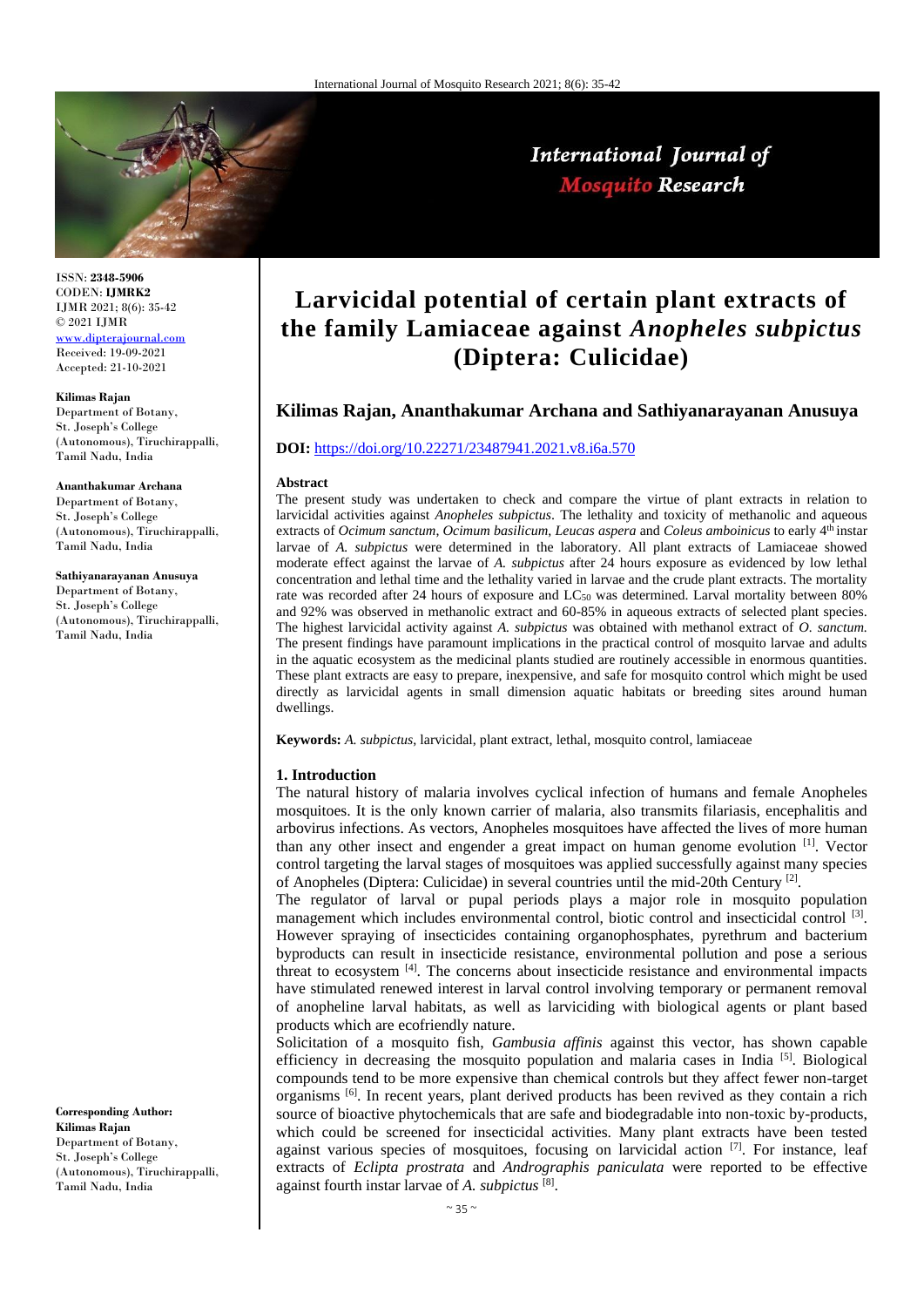Essential oil from *Ocimum basilicum* (L.) was evaluated for larvicidal activity against *Culex tritaeniorhynchus*, *Aedes albopictus* and *Anopheles subpictus* [9] . Extract of *Ligusticum sinense*, essential oils of citronella, pine, *Dalbergia sissoo*, peppermint and *Rhizophora mucronata* are reported to exert high activity against different species of *Anopheles* [10]. In this context, a comparative study was undertaken to evaluate the larvicidal activity of *Ocimum sanctum* L., *Ocimum basilicum* L., *Leucas aspera* (Willd.) Link and *Coleus amboinicus* Lour of Lamiaceae family against *Anopheles subpictus.*

# **2. Materials and Methods**

# **2.1 Biological material**

Leaves of *Ocimum sactum*, *Ocimum basilicum*, *Leucas aspera*

and *Coleus amboinicus* were collected in the month of February, 2021 at Thiruverumbur town of Tiruchirappalli city (Latitude 10.784770 N, Longitude 78.784050 E). The collected plants species were identified and authenticated at St. Joseph's College, Tiruchirappalli (Fig. 1). Leaves were shade dried at room temperature for 7 days and ground to fine powder using a mechanical blender. *Anopheles subpictus* eggs were collected from the sewage water at St. Joseph's College, Tiruchirappalli. The eggs were placed in distilled water to hatch. The emerging larvae were reared and tested at 28±2 °C temperature,  $\geq 45 \pm 10\%$  relative humidity, and a 12:12 (light: dark) photoperiod and were fed tropical fish flakes.



**Fig 1:** Image of **A.** *Ocimum sanctum* L. **B.** *Ocimum basilicum* L. **C.** *Leucas aspera* (Willd) link **D.** *Coleus amboinicus* Lour.

## **2.2 Preparation of plant extracts**

For methanolic extract, 250 g of finely powered leaves were extracted with methanol in a Soxhlet apparatus (boiling point range 50–80 ºC) for 8 hours. For aqueous extracts, 250 g of leaf powder was extracted with water in a boiling water bath (60 ºC) for 4 hours and filtered through muslin cloth. Both the extracts were concentrated under reduced pressure (22–26 mm Hg) at 45 ºC. The obtained residue was stored at room temperature.

# **2.3 Phytochemical screening**

The phytochemical screening test was performed as described by Trease and Evans<sup>[11]</sup> and Sofowora<sup>[12]</sup>.

# **2.4 Fourier-transform infrared spectroscopy (FTIR) Analysis**

FTIR identifies the presence of organic and inorganic compounds in the sample. FTIR spectrum of aqueous and methanolic extracts of *O. sanctum, O. basilicum, L. aspera, C. amboinicus* was recorded in the range of 4000–400 cm−1 using FTIR spectrophotometer (Spectrum RX I, PERKIN ELMER).

# **2.5 Larvicidal bioassay**

The larvicidal activity of the plant extracts was evaluated according to the World Health Organization guidelines for laboratory [13]. The biological activity of the extracts of collected plant leaves used in the laboratory was found in late L3 and/ or early L4 larval stages of populations of *Anopheles subpictus* to obtain the lethal concentrations  $(LC_{50})$  value. The methanolic and aqueous crude extracts were evaluated at the concentrations of 200, 400, 600, 800 and 1000mg/L. Batches of 20 healthy third/fourth instars of larvae were transferred to

petri plates containing 100 ml of distilled water. Then various concentrations of crude extracts were added and the experiments were replicated thrice along with control (water served as control). All the plates were left undisturbed for 24 hours including control. Effect of sub lethal (lethal concentrations of cumulative effect) plant extracts were established through  $LC_{50}$  value determined with the test larvicide after 24 hours of exposure to plant extracts. Daily observation was made with verification of larval stages, behavior changes, possible mortality of the larvae and the temperature. The experiment was conducted until the last pupa or adult died or until the last adult completely emerged.

The number of lifeless larvae (no appendage movement or leaping reaction in water) was counted after 24 hours of revelation and the percentage mortality was calculated from the average of three replicates. The mortality rate was calculated by this formula: Percentage of mortality=Total no. of dead larvae/Total no. of larvae introduced x 100 using the scale range

- Mortality in variation of 98 100% indicates defenselessness.
- Mortality in variation of  $80 97\%$  is indicative of the survival of resistance and further study is needed.
- Mortality fewer than 80% specifies resistance.

# **2.6 Statistics analysis**

Larval mortality counts were in tune for the mortality in control, if any, by using Abbott's formula [14] to give an estimation of the plant extracts reasonable mortality. The rectified mortality data were subjected to regression analysis of % table of Probit mortality on log dosage [15]. The significant variance in  $LC_{50}$  is established on the nonoverlapping of 95 % Fiducial limits and P-values  $< 0.05$  were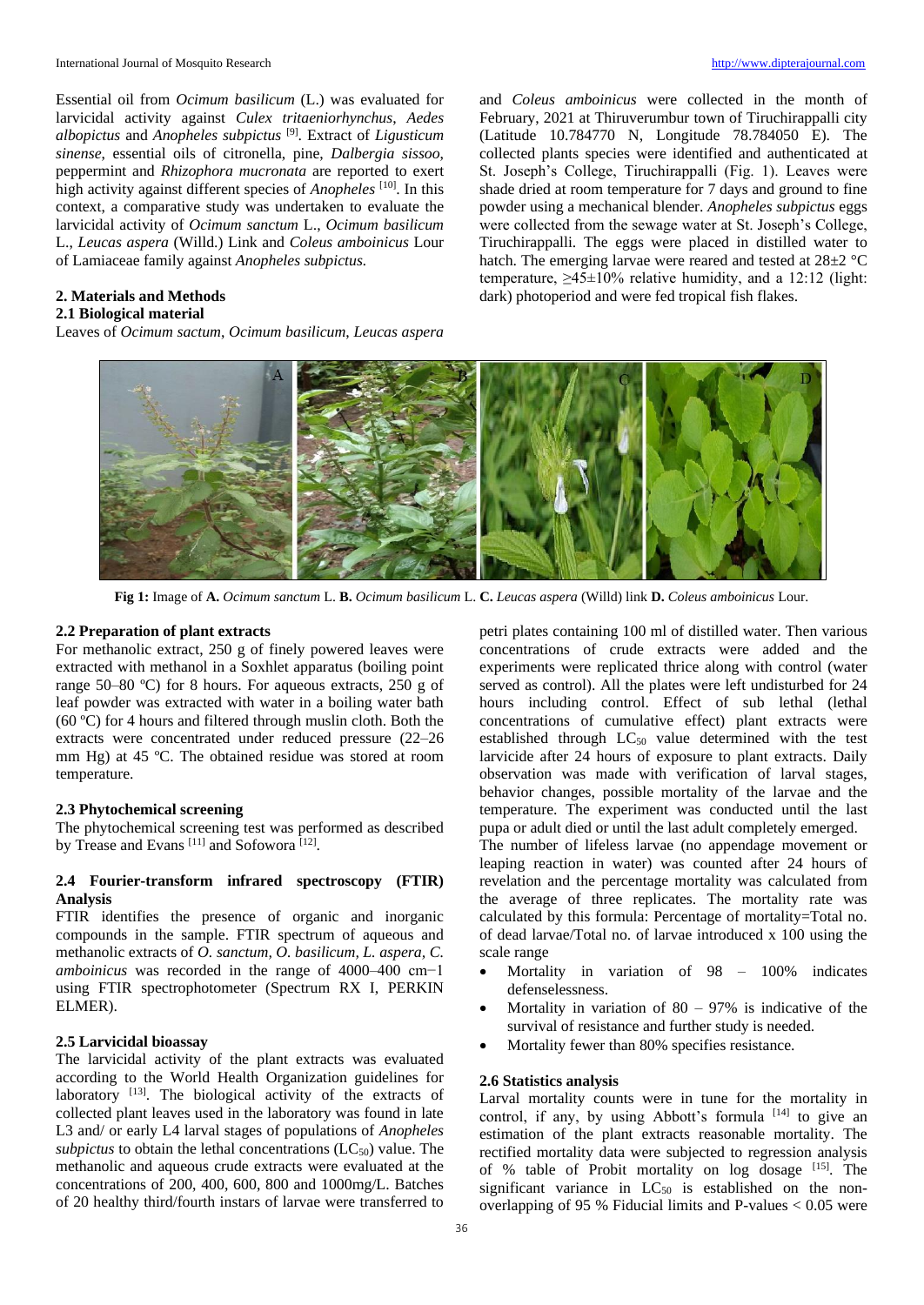considered to be statistically important [15].

#### **3. Results and Discussion**

The aim of this study was to establish the larvicidal activity of *Ocimum sanctum, Ocimum basilicum, Leucas aspera* and *Coleus amboinicus* against *Anopheles* and identify the compounds responsible for the observed activity. This work adds to the current efforts worldwide to discover new mosquito control agents. Plant bioactive chemicals are generally considered as nontoxic, easily available at affordable prices, biodegradable and show broad spectrum target-specific activities against different species of vector mosquitoes [16].

# **3.1 Phytochemical analysis**

Phytochemical screening of selected plants showed the presence of alkaloids, flavanoids, terpenoids, saponins and phenolics (Table 1). Among the selected plants, methanolic extract of *Ocimum sanctum* showed higher amount of terpenoids while the aqueous extract showed saponins (Table 2). Tanins and phenolic compounds were absent in *Leucas aspera* of both methanol and aqueous extracts.

**Table 1:** Phytochemical analysis of Aqueous extracts of *O. sanctum, O. basilicum, L. aspera, C. amboinicus.*

| S. No | <b>Secondary metabolites</b> | O. sanctum | O. basilicum | L. aspera       | C. amboinicus |  |
|-------|------------------------------|------------|--------------|-----------------|---------------|--|
|       | Alkaloids                    |            |              | $^{\mathrm{+}}$ |               |  |
|       | Flavonoids                   |            |              |                 |               |  |
|       | Tannins                      |            |              |                 |               |  |
|       | Saponins                     | $+++$      |              |                 |               |  |
| J.    | Terpenoids                   |            |              |                 |               |  |
|       | Phenols                      |            |              |                 |               |  |

**Table 2:** Phytochemical analysis of methanolic extracts of *O. sanctum, O. basilicum, L. aspera, C. amboinicus.*

| S. No | <b>Secondary metabolites</b> | O. sanctum | O. basilicum | L. aspera | C. amboinicus |  |
|-------|------------------------------|------------|--------------|-----------|---------------|--|
|       | Alkaloids                    |            |              |           |               |  |
|       | Flavonoids                   |            |              |           |               |  |
|       | Tannins                      |            |              |           |               |  |
|       | Saponins                     | -          |              |           |               |  |
|       | Terpenoids                   | $^{+++}$   |              |           |               |  |
|       | Phenols                      |            |              |           |               |  |

## **3.2 FTIR analysis**

Depending on the infrared absorption frequency range 600– 4000 cm−1, the specific molecular groups prevailing in the sample were determined through spectrum data obtained for aqueous and methanolic extracts of selected plants. In general, crude methanolic extracts showed more number of asymmetric bands than aqueous extracts of selected plants of Lamiaceae. All the samples of both the extracts showed characteristic absorption peaks in the range of 640 cm–1 to 690 cm–1 which accounts for the presence of aromatic compounds and peaks in the range of 3390 cm–1 to 3452 cm– 1 indicates the presence of amines (Fig. 2). Essential oils containing biological active constituents are known to possess insecticidal and nematicidal activities [17, 18]. Eugenol has been reported to be largely seen in *Ocimum* and responsible for the therapeutic potential [19].



**Fig 2:** FTIR spectra of methanolic (a) and aqueous (b) extracts of *Ocimum sanctum*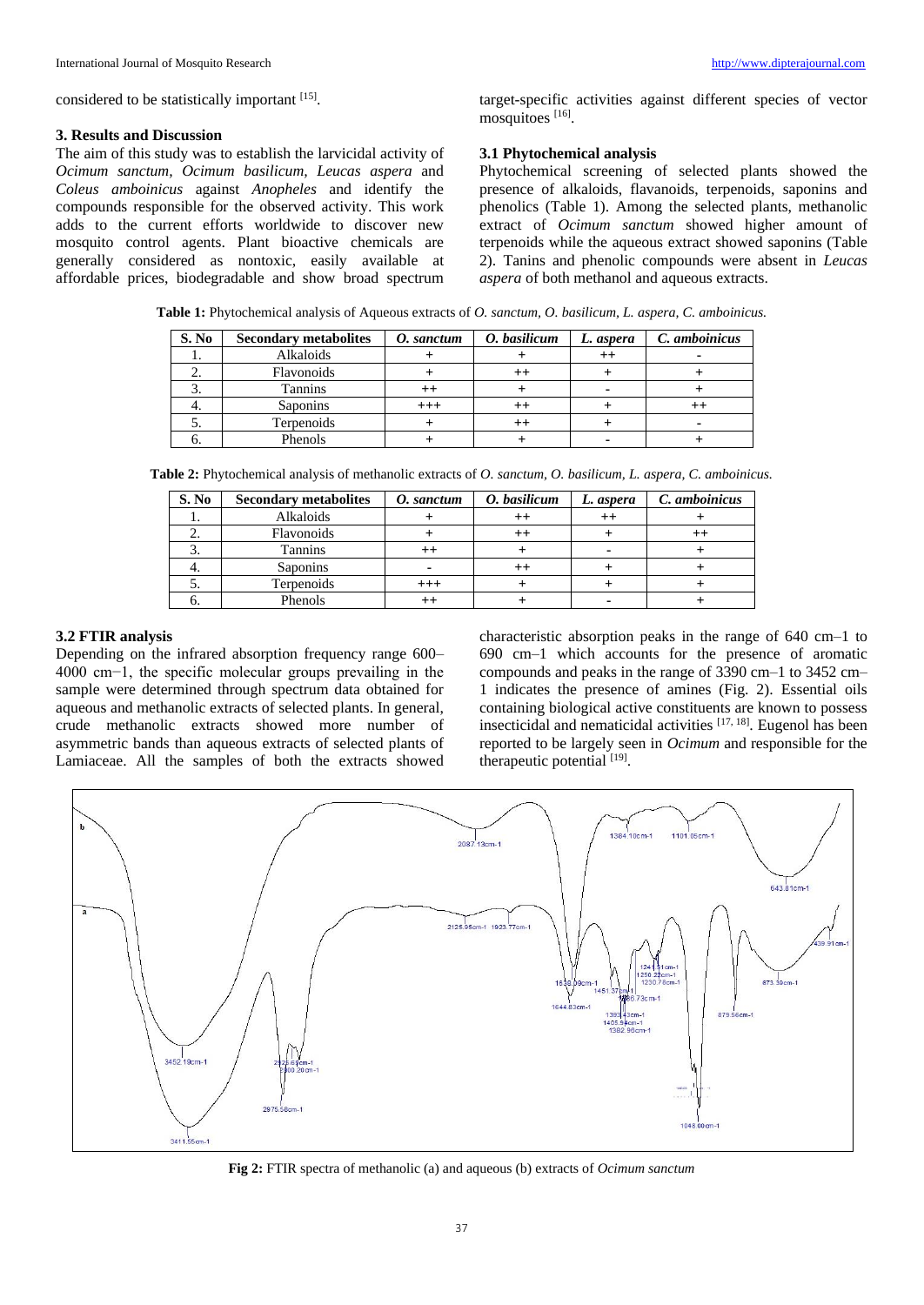Bands around 1638 cm–1 and 1384 in aqueous extracts of selected plants are believed to be arising from the N–O asymmetric and symmetric stretching bands, respectively, of the aromatic  $NO<sub>2</sub>$  group. Aqueous extracts of selected plants showed a characteristic peak at 1634 cm–1 attributing to amides which are not observed in methanolic extracts (Fig. 3).



**Fig 3:** FTIR spectra of methanolic (a) and aqueous (b) extracts of *Ocimum basilicum*

Methanolic extracts of selected plants showed absorption band at 2975 cm–1 region due to asymmetric C–H stretching of CH3 of alkane group and at around 2927 cm–1 region due to asymmetric C–H stretching of CH2 of alkane group. The band at 2898 cm–1 is assigned due to the symmetric C–H stretching in CH2 of the alkane group (Fig. 4).



**Fig 4:** FTIR spectra of methanolic (a) and aqueous (b) extracts of *Leucas aspera*

Methanolic extract of *Ocimum sanctum* have a very weak and extended band at 2125 cm–1 C of alkynes. The relatively stronger band around 1100 cm–1 and 1120 cm–1 is assigned as C–O stretching vibration of primary and secondary alcohols. A notable absorption peak at 878 cm–1 seen in methanoilc extract of *C. amboinicus* is probably due to the bending vibrational mode of  $O-N-O$  of the  $NO<sub>2</sub>$  group confirming the presence of nitro group (Fig. 5). FTIR and EDS spectra of *Eclipta alba* and *Eclipta prostrate* described the presence of characteristic functional groups of carboxylic acids, amines, amides, sulphur derivatives, polysaccharides, nitrates, chlorates, and carbohydrate which are responsible for its biological properties [7] .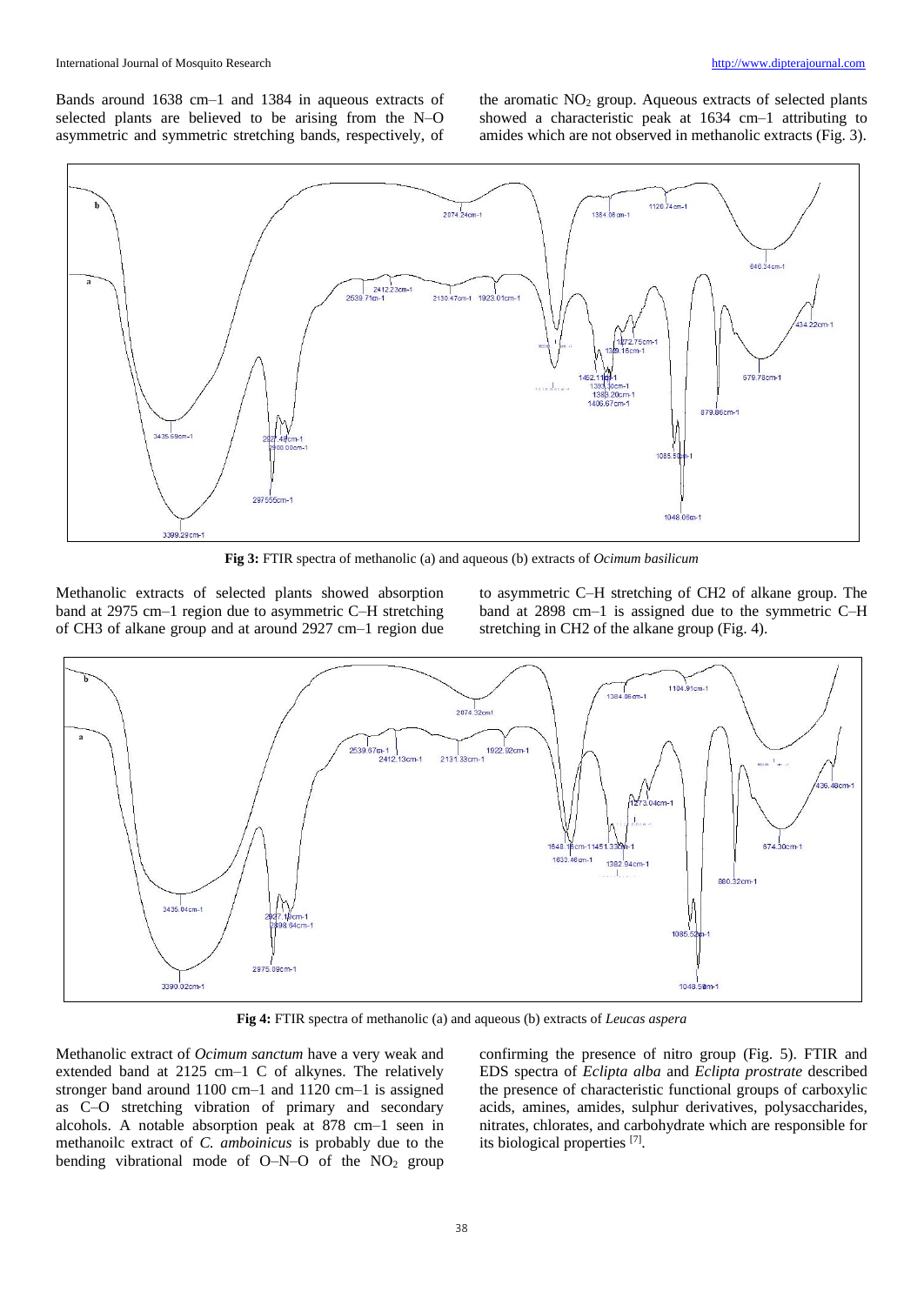

**Fig 5:** FTIR spectra of methanolic (a) and aqueous (b) extracts of *Coleus amboinicus*

## **3.3 Larvicidal activity**

With respective to the larvicidal activity of the crude plant extracts analyzed, it was observed that after 24 and 48h of exposure, both aqueous and methanolic extracts demonstrated relevant results against L<sup>3</sup> *A. subpictus* larvae. Among the

selected plants, aqueous extract of *Ocimum basilicum* (LC<sub>50</sub>-0. 603 μg/ml) showed highest lethality at low concentration followed by *Leucas aspera* (LC<sup>50</sup> 0.661 μg/ml), *Coleus amboinicus* (LC<sub>50</sub> 724.43 μg/ml) and *Ocimum sanctum* (LC<sub>50</sub> 891.25 μg/ml) (Table 3).

**Table 3:** Lethal concentration of aqueous extracts of *O. sanctum, O. basilicum, L. aspera* and *C. amboinicus* against the larvae in exposure of 24 hours

| <b>Species</b>         | $_{\rm LCs0}$ |                    | $\mathbf{R}^2$ | P value $(P<0.05)$ |
|------------------------|---------------|--------------------|----------------|--------------------|
| Ocimum sanctum         | 891.25        | $v=2.74x-3.10$     | 0.93           | 0.007              |
| <i>Ocimumbasilicum</i> | 602.56        | $v=2.83x-2.87$     | 0.89           | 0.016              |
| Leucasaspera           | 660.69        | $v = 3.12x - 3.81$ | 0.95           | 0.044              |
| Coleus amboinicus      | 724.43        | $v=2.90x-3.32$     | 0.95           | 0.005              |

Similarly methanolic extract of *Ocimum basilicum* was proven to be the most promising control of mosquito larvae which was confirmed by the  $LC_{50}$  346.73 μg/ml. Comparably methanolic extracts of selected plants showed lethality at low concentrations than aqueous extracts (*Ocimum sanctum* – LC<sup>50</sup> 524.81 μg/ml, *Leucas aspera* – LC<sup>50</sup> 575.44 μg/ml, *Coleus amboinicus* –  $LC_{50}$  575.43  $\mu$ g/ml) values obtained after 24h of exposure (Table 4). The toxic effect of *Ocimum Sanctum* extract against the early fourth instar larvae of *Aedes aegypti* was least and this is in par with the work done by

Senthilnathan *et al.* [20] where combination of all plant extract were tested against fourth instar larvae of *culex quinquefasciatus***.** Sakthivadivel and Daniel [21] observed that petroleum ether extract of *Leucas aspera* with LC<sub>50</sub> value between 100 to 200 ppm against the larvae of *C. quinquefasciatus*, *A. stephensi* and *A. aegypti*. However use of plant extracts for developing mosquito larvicides and their mode of action was clearly explained by Pavela *et al*. [22] and Piplani *et al*. [23]

**Table 4:** Lethal concentration of methanolic extracts of *O. sanctum, O. basilicum, L. aspera* and *C.amboinicus* against the larvae in exposure of 24 hours

| <b>Species</b>         | $\mathrm{LC_{50}}$ | <b>Regression equation</b> | $\mathbf{R}^2$ | P value $(P<0.05)$ |
|------------------------|--------------------|----------------------------|----------------|--------------------|
| Ocimum sanctum         | 524.81             | $v=2.64x-2.17$             | 0.96           | 0.003              |
| <i>Ocimumbasilicum</i> | 346.73             | $v = 2.58x - 1.56$         | 0.95           | 0.004              |
| Leucasaspera           | 575.44             | $v = 2.54x - 2.01$         | 0.85           | 0.025              |
| Coleus amboinicus      | 575.43             | $v = 2.30x - 1.35$         | 0.90           | 0.0013             |

Aqueous extracts of selected plants showed varying levels of mortality (Table 5) whereas no dead larva was observed in control even after 24 hours of exposure. Among the species tested, *Ocimum basilicum* recorded highest mortality rate (85%) following *Leucas aspera* (80%), *Coleus amboinicus*

(72%) and *Ocimum sanctum* (60%) respectively (Fig. 6). Larvicidal activity of *Ocimum sanctum* L. was reported very earlier by Keirn and Nair <sup>[24]</sup>. Essential oil of *Ocimum sanctum* L. revealed larvicidal efficacy against larvae of *A. stephensi*, *A. aegypti* and *C. quinquefasciatus* [25] .

**Table 5:** Mean Mortality Rate of aqueous extracts of selected plants against *A. subpictus* after 24 hours exposure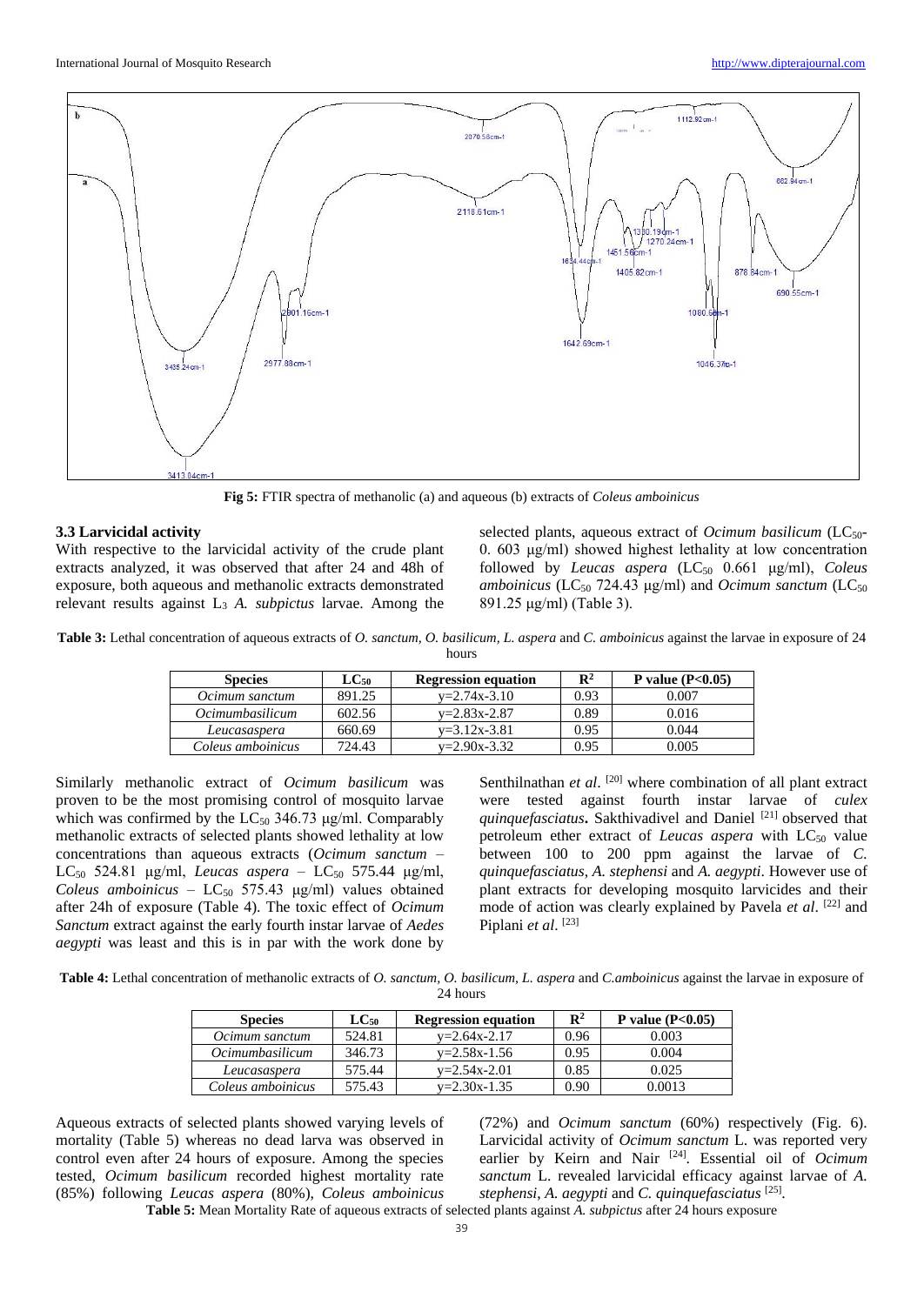| Conc<br>$(\mu g/ml)$ | <b>Aqueous extract of</b><br>O. sanctum |                     |                   | <b>Aqueous extract of</b><br>O. basilicum |                            |                   | <b>Aqueous extract of</b><br>L. aspera |                            |                   | <b>Aqueous extract of</b><br>C. amboinicus |                     |                   |
|----------------------|-----------------------------------------|---------------------|-------------------|-------------------------------------------|----------------------------|-------------------|----------------------------------------|----------------------------|-------------------|--------------------------------------------|---------------------|-------------------|
|                      | % Dead<br>larvae $\pm$<br>SE            | Probit<br>mortality | % Alive<br>larvae | % Dead<br>larvae $\pm$<br><b>SE</b>       | <b>Probit</b><br>mortality | % Alive<br>larvae | % Dead<br>larvae $\pm$<br>SE           | <b>Probit</b><br>mortality | % Alive<br>larvae | % Dead<br>larvae $\pm$<br><b>SE</b>        | Probit<br>mortality | % Alive<br>larvae |
| 0.2                  | $5 \pm 0.04$                            | 3.36                | 95                | $12 \pm 0.04$                             | 3.82                       | 88                | $7 \pm 0.02$                           | 3.52                       | 93                | $7 \pm 0.02$                               | 3.52                | 93                |
| 0.4                  | $13 \pm 0.05$                           | 3.87                | 87                | $28 \pm 0.10$                             | 4.42                       | 72                | $20 \pm 0.07$                          | 4.16                       | 80                | $17 \pm 0.06$                              | 4.05                | 83                |
| 0.6                  | $22 \pm 0.08$                           | 4.23                | 78                | $40\pm 0.14$                              | 4.75                       | 60                | $42 \pm 0.15$                          | 4.80                       | 58                | $32 \pm 0.11$                              | 4.53                | 68                |
| 0.8                  | $50 \pm 0.18$                           |                     | 50                | $56 \pm 0.20$                             | 5.15                       | 44                | $53 \pm 0.19$                          | 5.08                       | 47                | $55 \pm 0.21$                              | 5.13                | 45                |
| 1.0                  | $60\pm0.22$                             | 5.25                | 40                | $85 \pm 0.31$                             | 6.04                       | 15                | $80 \pm 0.29$                          | 5.84                       | 20                | $72 \pm 0.26$                              | 5.58                | 28                |



**Fig 6:** Mortality rate of aqueous extracts of *O. sanctum, O. basilicum, L. aspera* and *C. amboinicus* after 24 hours exposure

As well methanolic extracts showed varying mortality rates at different concentrations of the extracts tested (Table 6). No dead larva was observed in control even after 24 hours of exposure. After 24 hours of exposure, mortality rates tend to increase in response to increasing concentrations. Among the selected plants, *Ocimum basilicum* recorded highest mortality rate (92%) following *Leucas aspera* (83%), *Ocimum sanctum*  (82%) and *Coleus amboinicus* (80%) respectively (Fig. 7). It is obvious that methanolic extract of *L. aspera* and *O. sanctum* exhibited approximately same mortality rates against *A. subpictus*. In general mortality rate of methanolic extract was higher when compared to the mortality rates exhibited by aqueous extracts. However, there was significant difference (P < 0.05) in the mortality rate of *Anopheles* species larvae between extracts of all for each concentration degree of freedom-1 for each extracts. Larvidal activity of *O. basilicum*, *Thymus vulgaris*, *Cymbopogan citatus*, *Mentha arvensis* and *P. graveolens* essential oils were reported against the late third instar of *C. quinquefasciatus*. The  $LC_{50}$  values of *O. basilicum*, *T. vulgaris*, *C. citatus*, *M. arvensis* and *P. graveolens* were 29.98, 30.31, 165.70, 178.04 and 226.52 ppm respectively <sup>[26]</sup>. Recently Dris et al. <sup>[27]</sup> tested O. *basilicum* leaf extracts against fourth instar *C. pipiens* L. larvae and informed  $LC_{50}$  value of 73.45 ppm. Additionally larvicidal activity of medicinal plant extracts (*Annona squamosa, Chrysanthemum indicum* and *Tridax procumbens*) against fourth instar larvae of *Anopheles subpictus* and *Culex tritaeniorhynchus* was reported by Kamaraj *et al*. [28]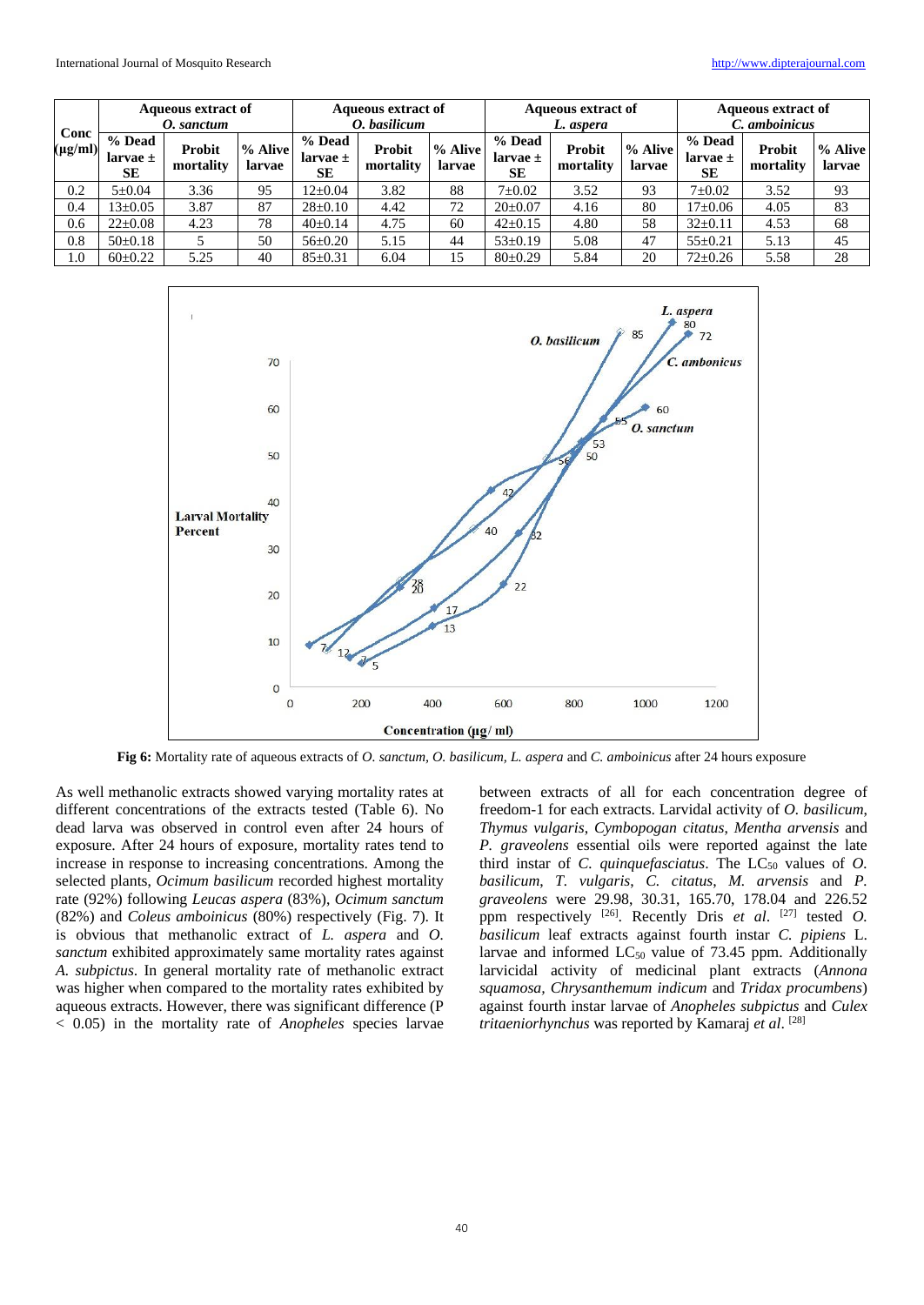| Conc         | <b>Methanolic extract of</b><br>O. sanctum |                            |                   | <b>Methanolic extract of</b><br>O. basilicum |                            |                   | <b>Methanolic extract of</b><br>L. aspera |                            |                   | <b>Methanolic extract of</b><br>C. amboinicus |                     |                   |
|--------------|--------------------------------------------|----------------------------|-------------------|----------------------------------------------|----------------------------|-------------------|-------------------------------------------|----------------------------|-------------------|-----------------------------------------------|---------------------|-------------------|
| $(\mu g/ml)$ | % Dead<br>larvae $\pm$<br>SE               | <b>Probit</b><br>mortality | % Alive<br>larvae | % Dead<br>larvae $\pm$<br><b>SE</b>          | <b>Probit</b><br>mortality | % Alive<br>larvae | % Dead<br>larvae $\pm$<br>SE              | <b>Probit</b><br>mortality | % Alive<br>larvae | % Dead<br>larvae $\pm$<br><b>SE</b>           | Probit<br>mortality | % Alive<br>larvae |
| 0.2          | $7 \pm 0.06$                               | 4.05                       | 83                | $32 \pm 0.11$                                | 4.53                       | 68                | $18 \pm 0.07$                             | 4.08                       | 82                | $18 \pm 0.06$                                 | 4.08                | 82                |
| 0.4          | $33 \pm 0.12$                              | 4.56                       | 67                | $52 \pm 0.19$                                | 5.05                       | 48                | $27 \pm 0.09$                             | 4.39                       | 73                | $32 \pm 0.11$                                 | 4.53                | 68                |
| 0.6          | $52 \pm 0.19$                              | 5.05                       | 48                | $68 \pm 0.25$                                | 5.47                       | 32                | $38 \pm 0.14$                             | 4.69                       | 62                | $43 \pm 0.15$                                 | 4.82                | 57                |
| 0.8          | $70+0.25$                                  | 5.52                       | 30                | $82 \pm 0.29$                                | 5.92                       | 18                | $65 \pm 0.23$                             | 5.39                       | 35                | $58 \pm 0.21$                                 | 5.20                | 42                |
| 1.0          | $82 \pm 0.30$                              | 5.92                       | 18                | $92 \pm 0.33$                                | 6.14                       |                   | $83 \pm 0.30$                             | 5.95                       | 17                | $80+0.29$                                     | 5.84                | 20                |

**Table 6:** Mean Mortality Rate of methanolic extracts of selected plants against *A. subpictus* after 24 hours exposure



**Fig 7:** Mortality rate of methanolic extracts of *O. sanctum, O. basilicum, L. aspera* and *C. amboinicus* after 24 hours exposure

In the present study first and second instar larvae were extremely profound when compared with third and fourth instar larvae of both the test species. The present findings support the results of Muthukrishan et al. <sup>[29]</sup> as they observed the LC<sup>50</sup> values of ethyl acetate extract of *L. aspera* were 75.40, 93.09, 132.20 and 138.60 against the first, second, third and fourth instar larvae of *C. quinquefasciatus*, respectively. Mwangi and Rembold<sup>[30]</sup> reported that the leaf extract of *L*. *aspera* exhibited high mortality, especially during the molting process or the successive processes of melanization and tanning. Murugam and Jayabalan [31] observed 90% larval mortality at 4% concentration of leaf extracts of *L. aspera* against fourth instar larvae (*Anopheles stephensi)*.

Carvacrol was also found to be the main essential of *Thymus herbabarona* essential oil and showed to be toxic to the Lepidopteran larvae *Limantria dispar* [32] . The *in vitro* antimalarial action of *C. dactylon* and other therapeutic plant extracts was detected to be important against *Plasmodium falciparum* [33] . In my observation *O.sanctum, O.basilicum, L,aspera, C. amboinicus* showed various phytochemicals and functional groups and the larvicidal activity of *O. basilicum and L. aspera were* exposed highest larvicidal activity against to *Anopheles* species rather than, *O. sanctum* and *C. amboinicus*

These tests indicated that lower concentrations are needed for the plant extracts to obtain a larval mortality of 90% of the population that can be used as larvicides to control mosquito. Over the past three decades plant products have drawn attention as potent insect control agents aiming only larval stages in the mosquito control programme.

# **4. Conclusion**

Results obtained from this study have initiated on-going investigations into the incorporation of these crude plant extracts into the control of mosquito populations, with a view for developing an environmentally acceptable product of value in integrated vector control. The use of a plant extract that reduce mosquito populations at the larval stage can provide many associated benefits to vector control.

#### **5. Acknowledgement**

The authors thank the authorities of St. Joseph's College, Tiruchirappalli for providing facilities to conduct the experiments.

#### **6. References**

1. Nicoletti M. Insect-Borne Diseases in the 21st Century: